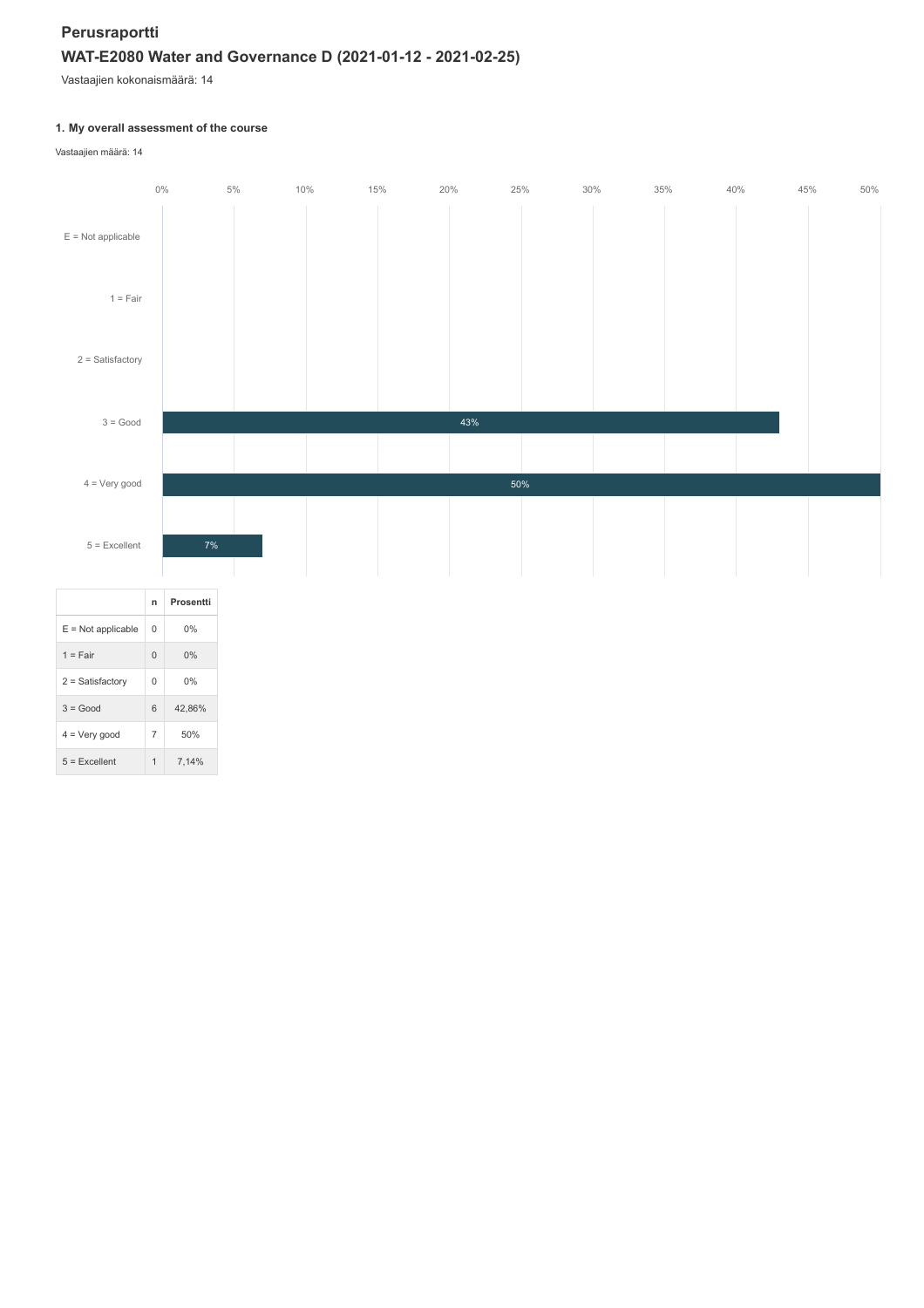## **2. The teaching methods (lectures, labs, group work, online study, assignments etc.) supported my learning**

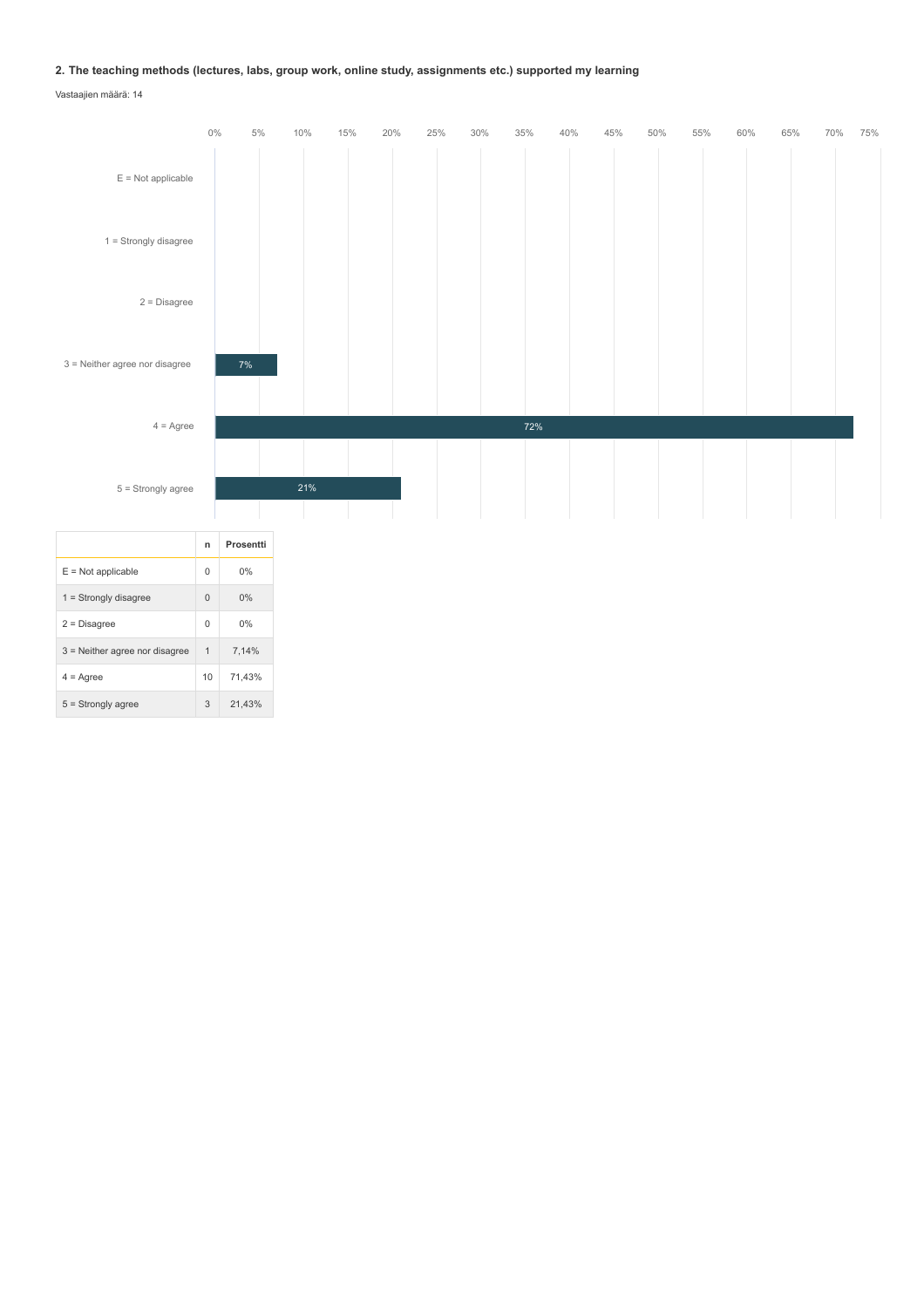## **3. I am pleased with my study effort on this course**

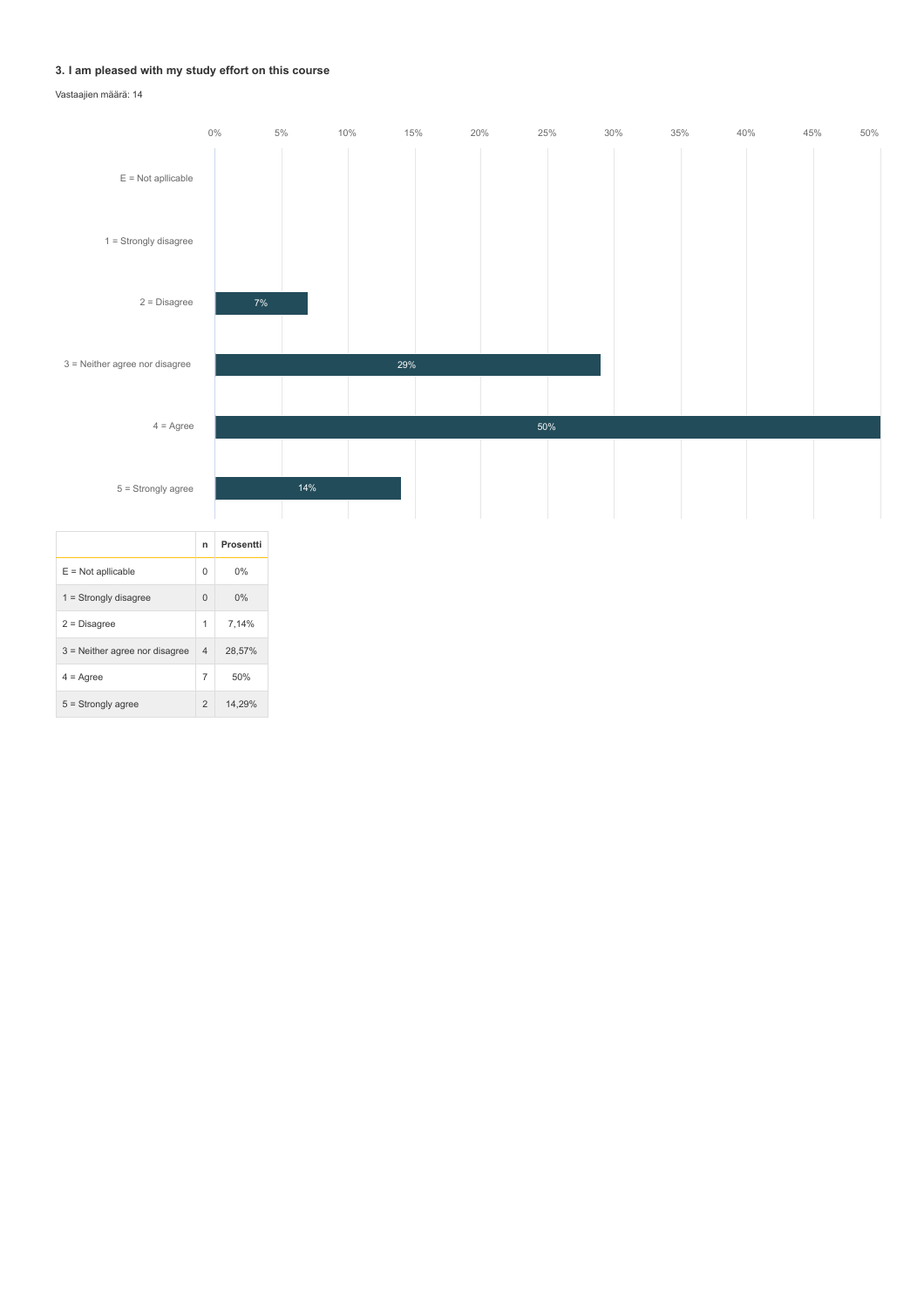## **4. According to the guidelines, one credit (ECTS) requires 27 hours of student work. Compared with this, the completion of the course required**

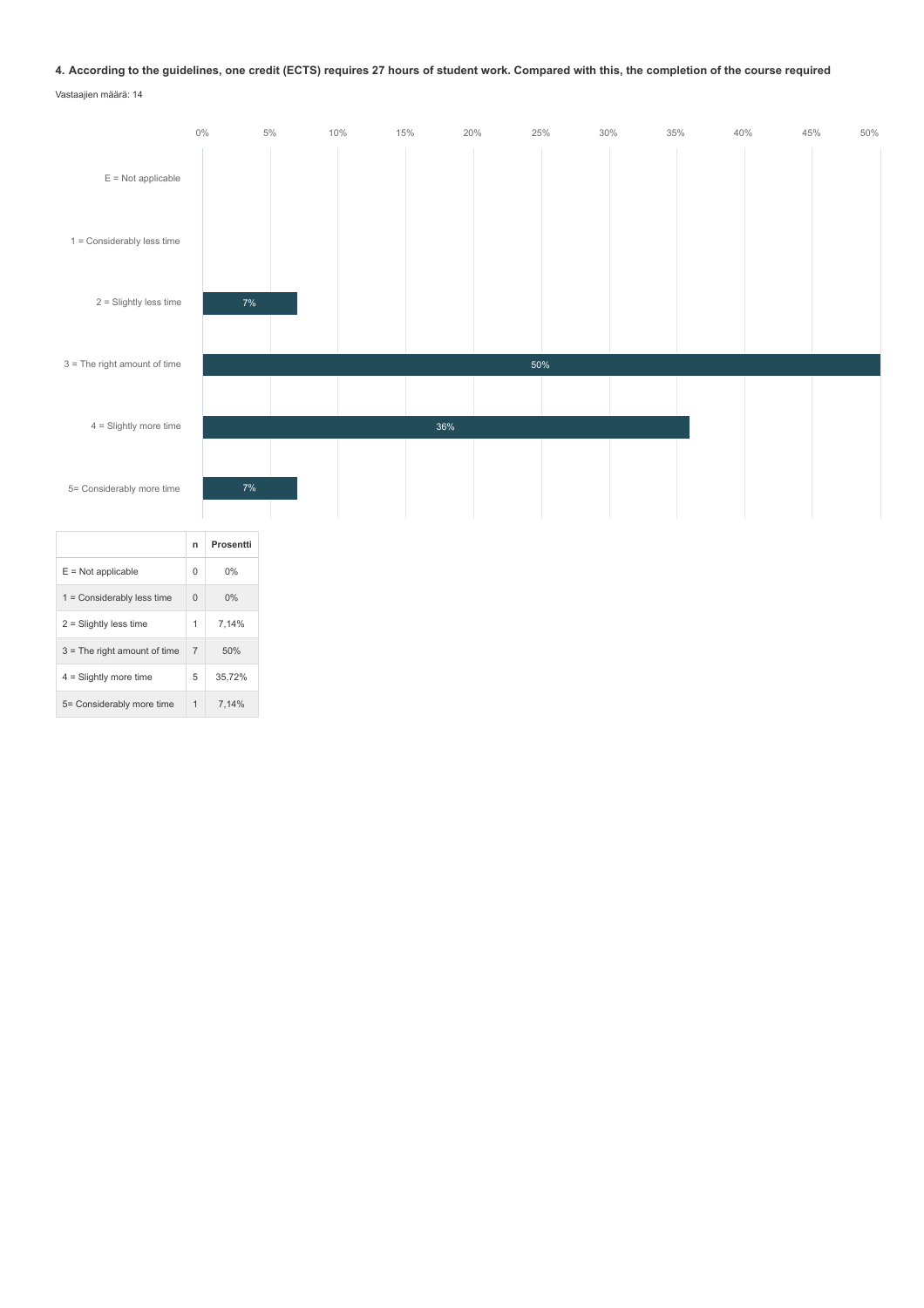### **5. I think I will benefit from the things learnt on the course**

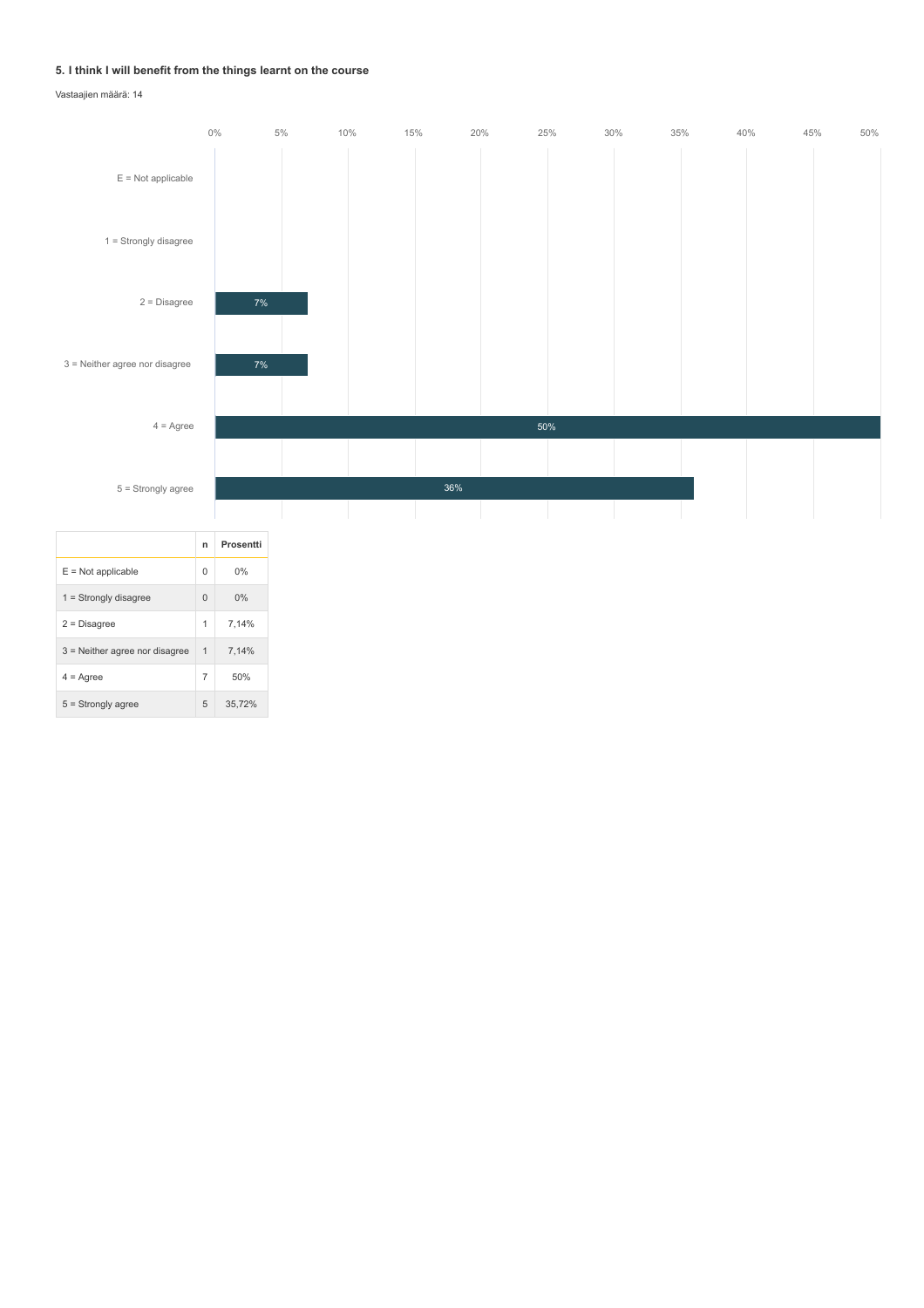#### **6. What was good about the course? Which factors in particular supported your learning?**

Vastaajien määrä: 12

| Vastaukset                                                                                                                                                                                                                                                                                                                                                                                                                                                                                                                      |  |  |
|---------------------------------------------------------------------------------------------------------------------------------------------------------------------------------------------------------------------------------------------------------------------------------------------------------------------------------------------------------------------------------------------------------------------------------------------------------------------------------------------------------------------------------|--|--|
| very organized and structured. Easy to follow the course with simple instructions given.                                                                                                                                                                                                                                                                                                                                                                                                                                        |  |  |
| To be not in a physical classroom, I think it was the only losing of this course. The lectures were well structured and enjoyable, but not being able to really face the speaker inevitably makes you less<br>careful and I belive it leaves way less that a normal lecture. But the many interaction activities helped to go through all of this better. Also, the reading circles made before the actual lecture makes you<br>more prepared and often more interested for what comes next, so they were something useful too. |  |  |
| Good overview to the water governance was provided, just enough for an engineer. There were many guest lecturers how were very into their topic and that made learning easy and interesting.                                                                                                                                                                                                                                                                                                                                    |  |  |
| Group learning was interesting.                                                                                                                                                                                                                                                                                                                                                                                                                                                                                                 |  |  |
| It was nice that we had different case studies and during the course the lectures with a visiting lecturer where all very good. The final presentations gave very good overall picture of different<br>governance ways.                                                                                                                                                                                                                                                                                                         |  |  |

Reading circles, interesting lectures

The course introduced a lot of new topics for an engineer. I really appreciated the presence of guest lecturers because they are experts in their domains and they were able to paint a realistic picture of governance. Our teachers also helped by clarifying the new terms and they supported us with the final assignment. I also appreciated having only one large assignment because I feel I understand the subject in-depth now, instead of having shallow knowledge on a large variety of subjects.

The course contents were very interesting and motivating. It was nice to have a mixture of visiting lecturers from different organizations as well as lectures given by the course organizers. I also felt that the use of different teaching methods was beneficial and promoted my learning. Particularly, discussing often with the same group felt beneficial and enabled great sharing of ideas and better understanding the topics.

I learned the most about the group work topic and I found that having little interactive activities during the online lectures was a good tool to not lose track of the topic.

Discussion in breakout rooms and questions during the lecture makes the course diversifiers and helps for understanding.

The themes of the course were very well selected and offered a broad view on (water) governance. The study cases were extremely useful and thought us a lot. The lectures were most often very interactive, which was great. Excellent guest lecturers also with interesting topics.

Group working in general and reading circles were beneficial in adopting new knowledge, interaction in the lectures and overall the contents of the course.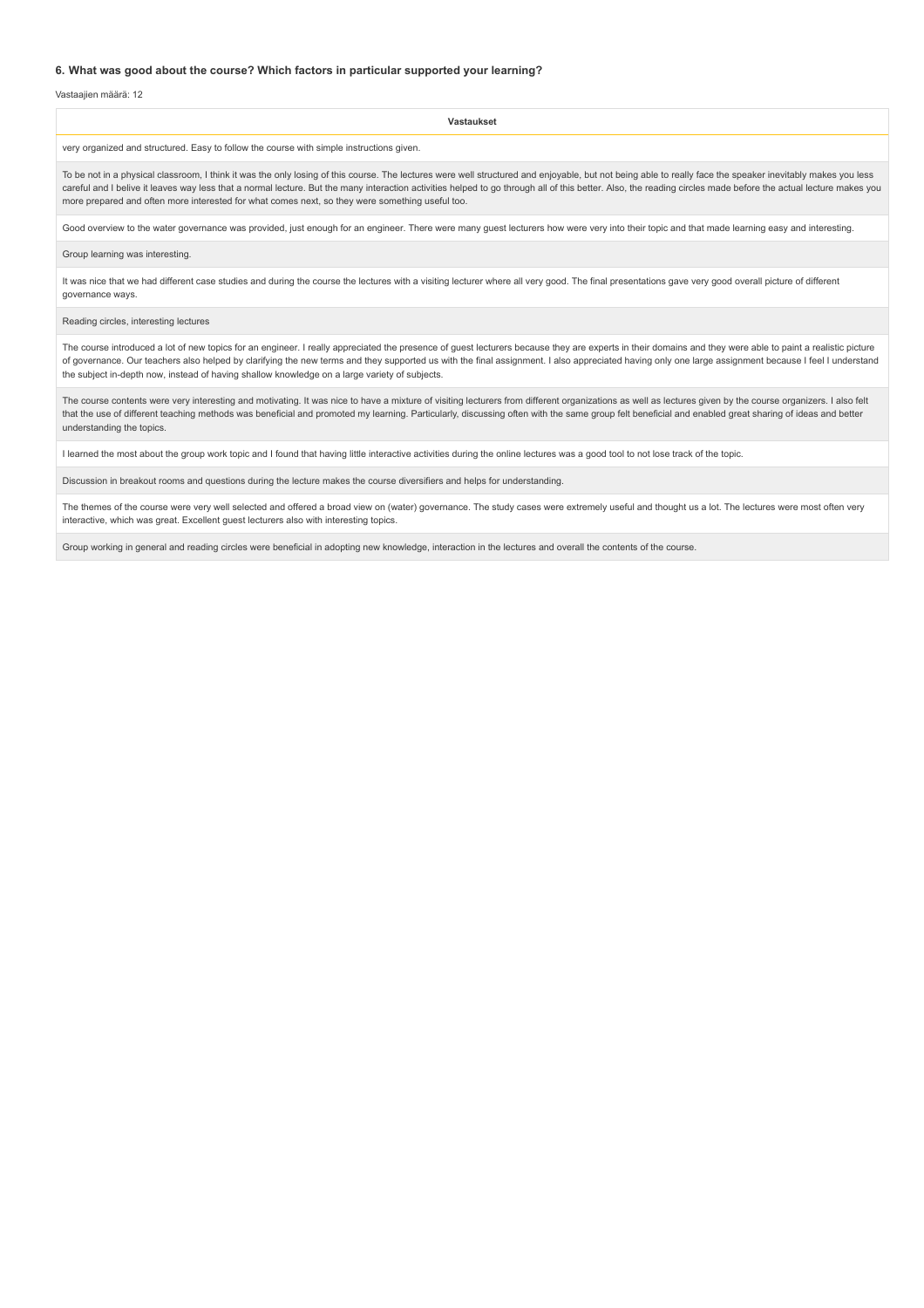#### **7. What needed improvement on the course? Which factors complicated your learning?**

Vastaajien määrä: 12

**Vastaukset** contact sessions would have been nice to experience. The paper mandatory for the reading circles often were too specific and technicals, kind of boring sometimes even if the overall subject itself was interesting. Maybe the articles can be chosen differently The evaluation criteria. If half of the grade comes from the peer evaluation, it was impossible to say no to long group meetings and extra work. In our group, there were students who only had one course in whole period so they had all the time to focus on the project. As the goal was that everyone would do approx same amount of work, the students how had +3 courses and possible work to handle were put in the difficult position. Initial case guidance needs improvements. I think that the course worked out very well and I don't know what to improve.

There could be more time for case study during case study sessions, not just an hour or so at the end of the session. Also, more instructions would be good. In addition, the topics for the case study were quite different regarding their difficulty.

At times, the instructions were not entirely clear. Governance was a completely new topic for me, and the instructions for the case study assignment seemed designed with a wider knowledge in mind.

It was sometimes a little confusing that we used many different online platforms. I, for example, often did not notice if some additional instructions had been posted in the General channel in Teams after the lectures, but fortunately that information was always shared among our group. Quite often the time given for group discussions was very short, especially when we needed to write remarks to Miro as well. But I do understand that the total lecture time is limited and not more time could be allocated for group discussion.

Maybe the focus was put mainly on the research topic and I didn't necessary learn a lot about the other topics.

Group work in a distant learning environment is not ideal for me.

There were quite a lot of components, i.e. a lot of tasks to do. As the take-home messages were mandatory but not graded, they often felt like they were a task that should be quickly done with. Thus, I don't think they were very beneficial for my learning. The requirements for the case study report structure could have been clarified quite a lot, as in the end, even the maximum number of pages was unclear (did it include title, contents and references as well?). The time for the group discussions and tasks were almost always way too short, so there wasn't enough time to do or discuss what was asked.

Remote teaching, no certain deadlines with the group work/report (it would have been better if we had to submit certain parts of the report as an "assignment" to get the project going more efficiently)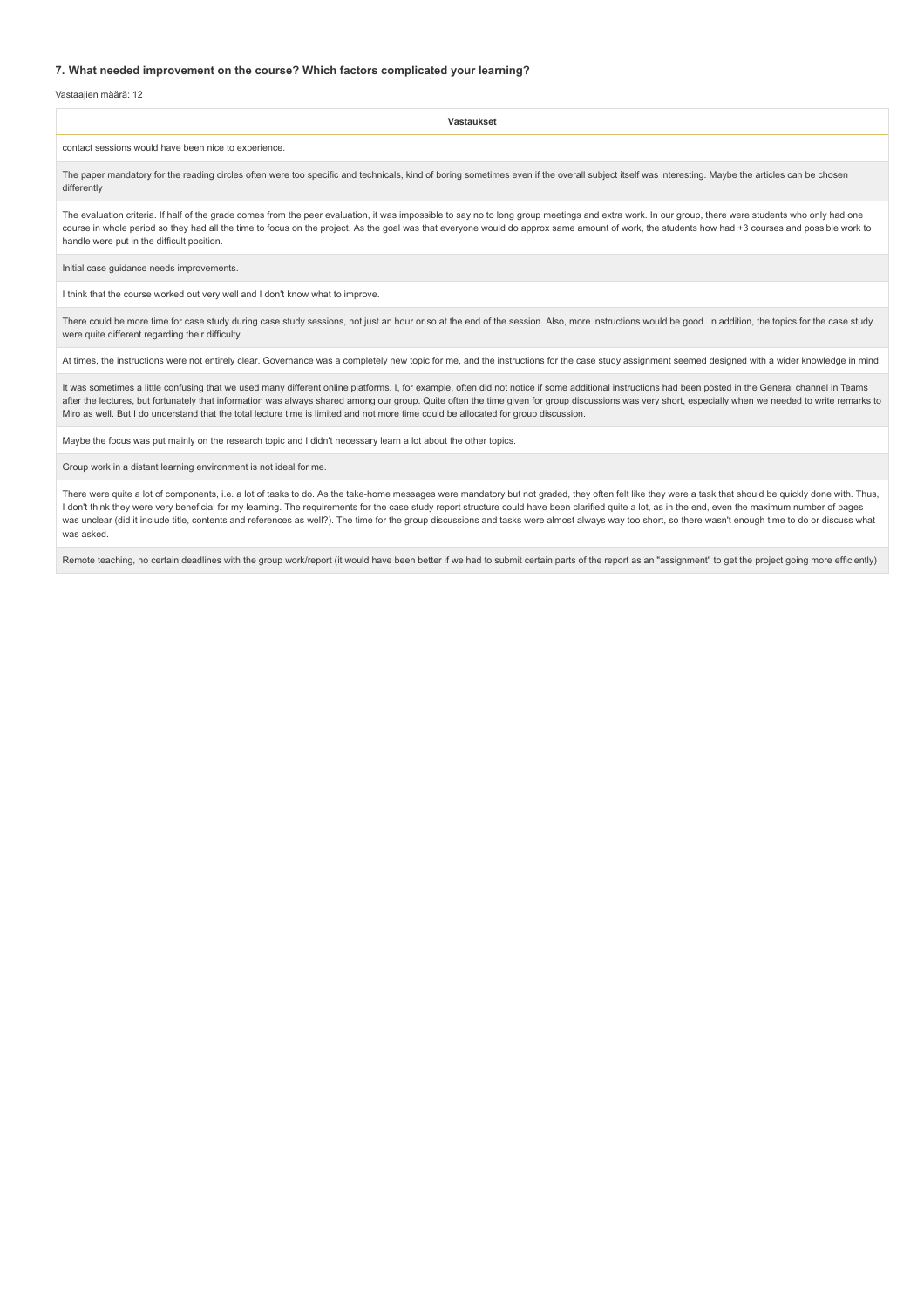#### **8. One of the key learning methods in the course were PREPARATORY READING CIRCLES i.e. reading the given material independently and then discussing this together with your group. How did this work for you: was it useful and did it enhance your learning (also during the lecture)? Why/why not?**

Vastaajien määrä: 14

| Vastaukset                                                                                                                                                                                 |
|--------------------------------------------------------------------------------------------------------------------------------------------------------------------------------------------|
| Useful in getting an in-depth conversation from different perspectives about the topic. Very useful in my opinion                                                                          |
| Also alredy said, they were very useful to lit up the interest about the following lecture.                                                                                                |
| It was good that students were encouraged to read articles, that is always useful. Some of the articles were hard to understand so it was nice to chat about it with the group afterwards. |
|                                                                                                                                                                                            |

I did not learn much from this, it was merely information overload in a short space of time

I have always had difficulties when reading scientific articles and some of the reading materials were quite hard to follow but otherwise I think I learned how to read them and how to find the key points, and the quiding questions helped a lot when focusing on the real meaning of the article. Most of the time the reading material didn't really help me during the lectures or sometimes I didn't find the connections with them. But overall I think that the reading circles were nice learning method and we were able to share our thoughts with gorup members.

Yes, because then I already knew something about the topic before the lecture.

I definitely consider that the reading circles were useful. They made it necessary for me to actually read the given articles beforehand and think about them. Discussing with the group also came in handy (although, not an easy task at 9 a.m.). I would have preferred to concentrate more on answering the quiding questions during the group meeting. Having an opinion on something we knew so little about was, at times, difficult.

The reading circles were very useful. It was beneficial to read the articles and get familiar with the topics beforehand, and especially discussing the topics in the group and sharing the key ideas we found from the articles improved my learning. It was also easier to follow the lectures when I already had some background knowledge or a context in which to place the new information.

Yes, it was useful and I like the discussion between group mates as it's interesting to see what everyone has learnt from the articles from the discussion.

The reading circles are useful and reading research papers is a good hability to learn but the leacture is a much more efficient way to really learn the important things.

The reading material was sometimes very theoretical. The lectures make the topics easier to understand compared to the reading material

It was useful but sometimes we didn't have an hour worth of discussions.

I really liked the concept of the preparatory reading circles. The reading circles in the group were nice and offered new views from the other group members. The following lecture and the reading circle supported each other, and thus my learning, well. The preparatory material would be good to keep short enough (often it was), so that there is enough time to go through it thoroughly and really form own ideas and opinions about the theme, and not just browse it quickly and come up with something to discuss about.

Reading circles were very useful, since it was nice to share thoughts, get new input from others and reflect on own thoughts. It was also easier to understand new topics in the lectures by combining the reading circle knowledge to new things presented in the lecture. Also, reading circle materials brought the lecture topics into real life context which was good!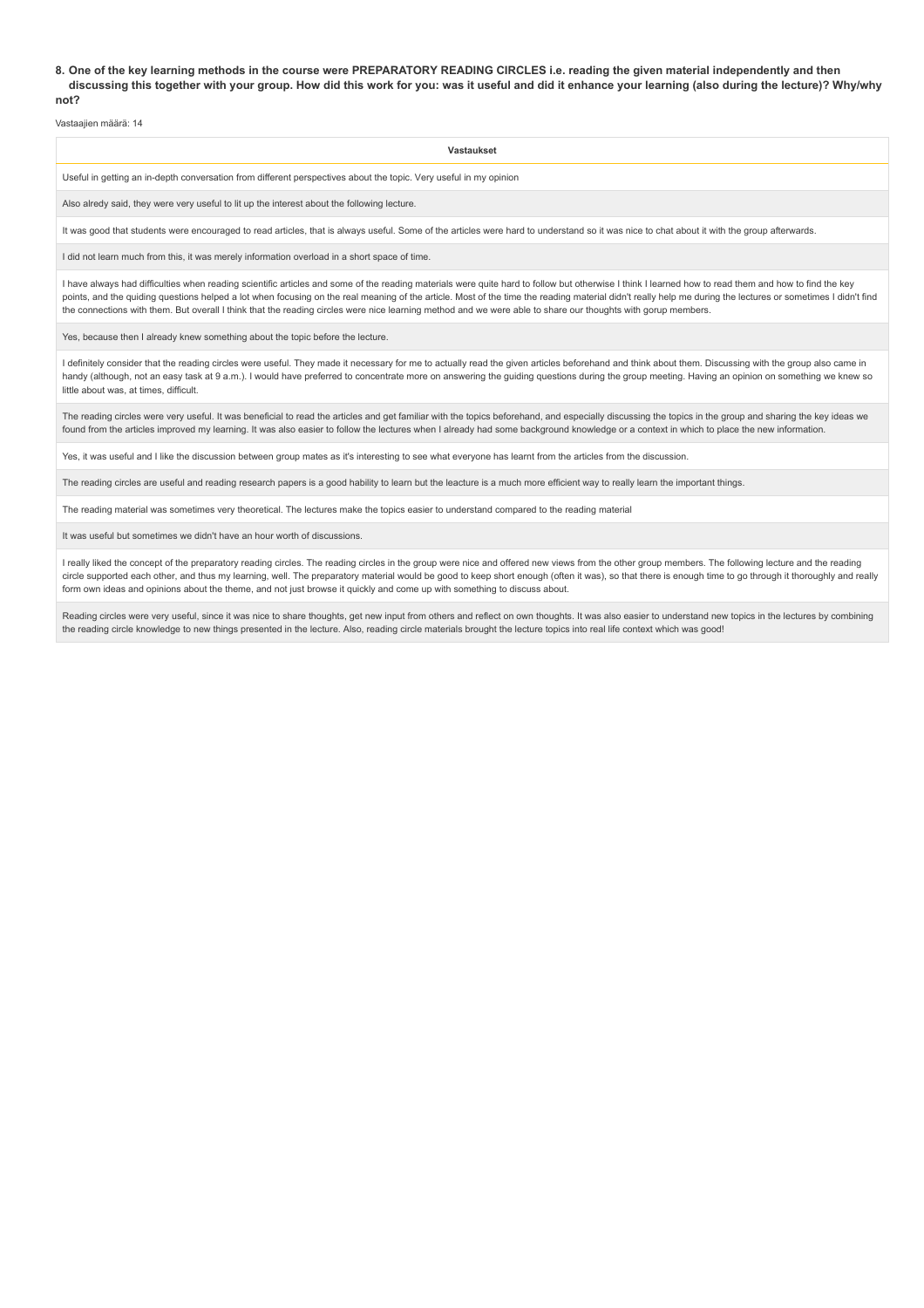## **9. PREPARATORY READING CIRCLES supported my learning:**

Vastaajien määrä: 14

5. Strongly agree 4 28,57%

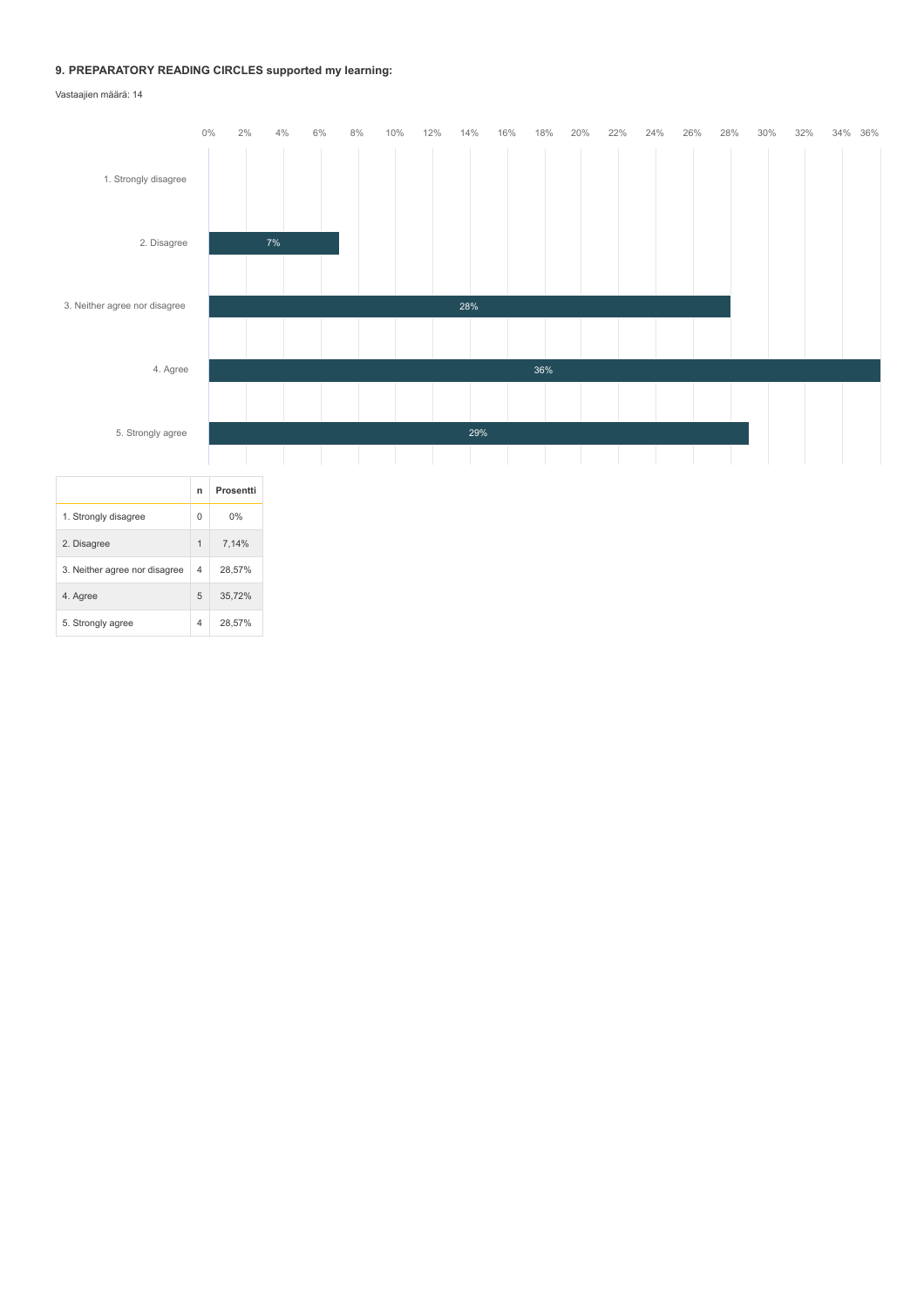#### **10. Another key learning method were CASE STUDIES that aimed to deepen your knowledge on a given governance context, and to teach you practical methods to analyse governance. How did you find the Case Studies and related governance elements? Any suggestions for improvements?**

Vastaajien määrä: 13

**Vastaukset**

well-chosen, maybe next time would be also interesting to give to two groups, two different cases but of the same scale (es. Mekong and Nile) as is always good to compare how is done somewhere else in the world, what worked, what failed, etc.

Nothing special to comment here, but it was a good learning method.

These were useful in understanding governance on different scales and geographical locations.

Case study is a good method to understand governance and with the final presentations we were able to learn from other groups and learn other governance "styles". Mentor meetings and interviews were very helpful during case study sessions.

Case studies were interesting, but there was not enough time to do them during case study sessions. Also the level of difficulty between the topics was quite different, and I think that more instructions for the work would be useful at least in the beginning. It was quite hard to decide, how to define the topic etc.

The case studies were an excellent assignment. I had a chance to learn a lot about a topic that really interests me and I also learnt governance methods used for analysis. As an improvement, maybe explain the methods in more detail and why they are important/useful.

The Case Study work deepened my understanding of governance arrangements and different elements included in a governance system as well as their interactions. As the governance systems and contexts are so complex, I think it is very important to have a project work like this on this course in order to be able to dig deeper into one specific system and context. I think it took quite some time for us at the beginning to really get into the governance analysis process but especially towards the end I could clearly see the benefits and how useful the knowledge from the Case Study was to better understanding lectures and other materials as well.

I feel that the instruction was clear at the beginning, for example we had to start to identify the actors and institutions and their interactions but we were sort of unsure how to continue after that. therefore, i think that it would be good to set a clear schedule like this week - identification of actors and institutions, next week - interactions of actors/ institutions, week after - critical analysis - what to focus, what's the research question. I understand that there was some briefing at the beginning but it's good to have some sort of schedule just as a guideline.

I think we became little experts on our topic and i think that learning with an example and a purpose made it easier.

Perhaps an example of governance with simpler structures would be more suitable for the case studies.

At first it felt quite abstract and high-level but as we got started everything got a bit clearer and it started to make more sense. Having a mentor was nice.

The case studies were great! And, at least on my part, achieved everything the case study aimed to. Even though it was a very time-consuming, it was also very useful. The case study presentations from other groups also offered a deeper understanding of governance and its different levels. Maybe even stricter deadlines to push the students to complete the analysis on good time could be good? Especially the report could have some deadlines before the final submission, as now it was quite easy to postpone writing it.

Case study was a very nice way learn about the governance arrangements. However, maybe more tutoring and guidelines on how to form the research question/scope of the analysis would have been nice.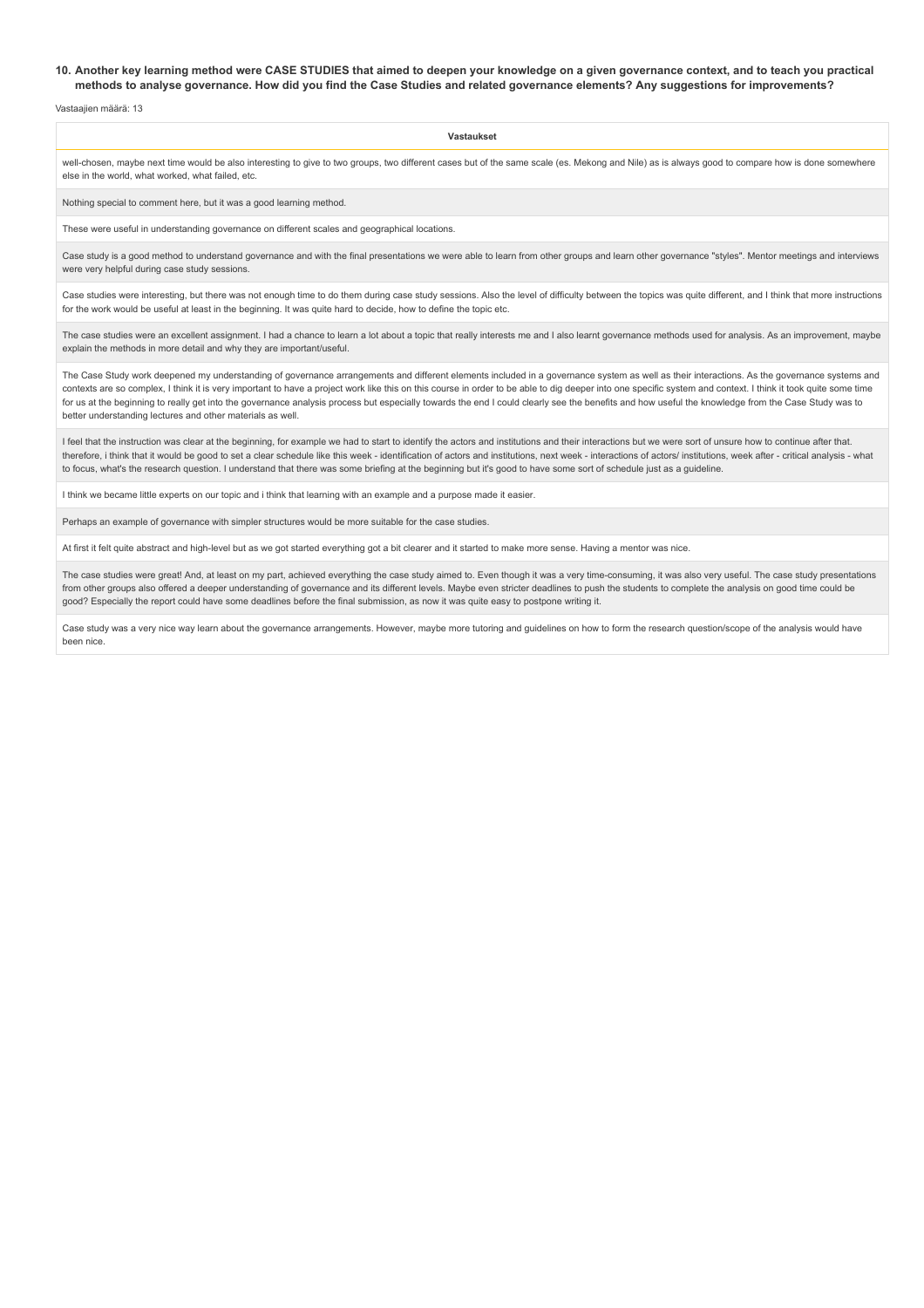## **11. CASE STUDY work supported my learning:**



|                               | п              | Prosentti |
|-------------------------------|----------------|-----------|
| 1. Strongly disagree          | $\Omega$       | 0%        |
| 2. Disagree                   | $\Omega$       | 0%        |
| 3. Neither agree nor disagree | $\Omega$       | 0%        |
| 4. Agree                      | $\overline{7}$ | 50%       |
| 5. Strongly agree             | $\overline{7}$ | 50%       |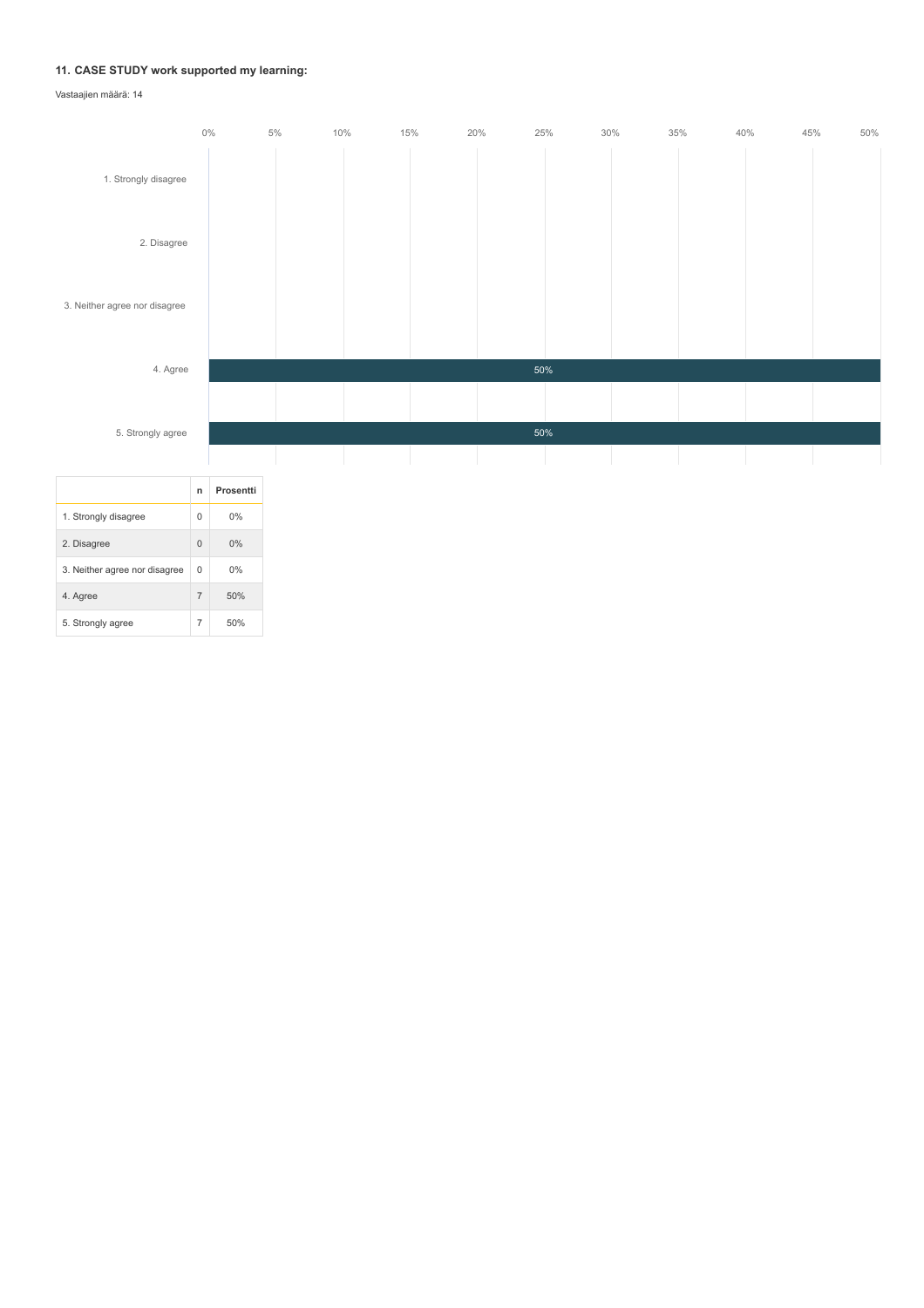#### **12. The course included a diverse set of LECTURES, with Tuesday's Contact Sessions focusing on different governance context and Thursday's Case Study Sessions then more on governance- related methods. How did this work? Any comments regarding the lectures themselves: which lectures were useful, which less so?**

Vastaajien määrä: 13

| <b>Vastaukset</b>                                                                                                                                                                                                                                                                   |  |  |  |
|-------------------------------------------------------------------------------------------------------------------------------------------------------------------------------------------------------------------------------------------------------------------------------------|--|--|--|
| excellent                                                                                                                                                                                                                                                                           |  |  |  |
| Structure of the course well-thinked and from my point of view it was pretty effective. Also, I would have encourage more the students to have their webcam open to make the speaker more engaged<br>and less lonley, as sometimes I think the lecturer was a little bored and lost |  |  |  |
| Worked well (see section 6)                                                                                                                                                                                                                                                         |  |  |  |
| These lectures were useful. Industry experts offer practical views over academia. Although I struggled to follow the HSY meeting.                                                                                                                                                   |  |  |  |
| Lectures were very nice and very informative. The most useful was the one which was related to our own case study. I also think that having take home-messages after every lecture helped to focus<br>on the lecture because we had to gain some learning points after.             |  |  |  |
| Thursdays lectures could have been shorter, and there could have been more time to the actual group work. Most of the lectures were however interesting.                                                                                                                            |  |  |  |
|                                                                                                                                                                                                                                                                                     |  |  |  |

The course was split very nicely, with lectures on Tuesdays and the case study materials on Thursday - easy to organise one's work. And generally, all the lectures were interesting. The only ones that were not particularly relevant for me as an international student were the lectures on the Finnish situation. But I took them as governance examples, so it wasn't a loss.

I think all lectures were interesting and useful. I also found it beneficial to reflect on the lectures afterwards to write key take-home messages. The lecture on environmental economics was very interesting and beneficial but I think it was maybe a bit too challenging to follow without any prior knowledge on economics.

The most useful lecture was the one about the research topic, followed by the second lecture about analysis methods. I think that this second lecture came too early to really take profit from it.

It was good to get a point of view form an expert of the different case study topics, especially for its own case study.

Lectures were very interesting and they were planned well

Excellent guest lecturers with interesting topics. I enjoyed the combination of the different lecture themes. They also nicely offered tools to form a good understanding of governance.

Very good, no additional comments to this.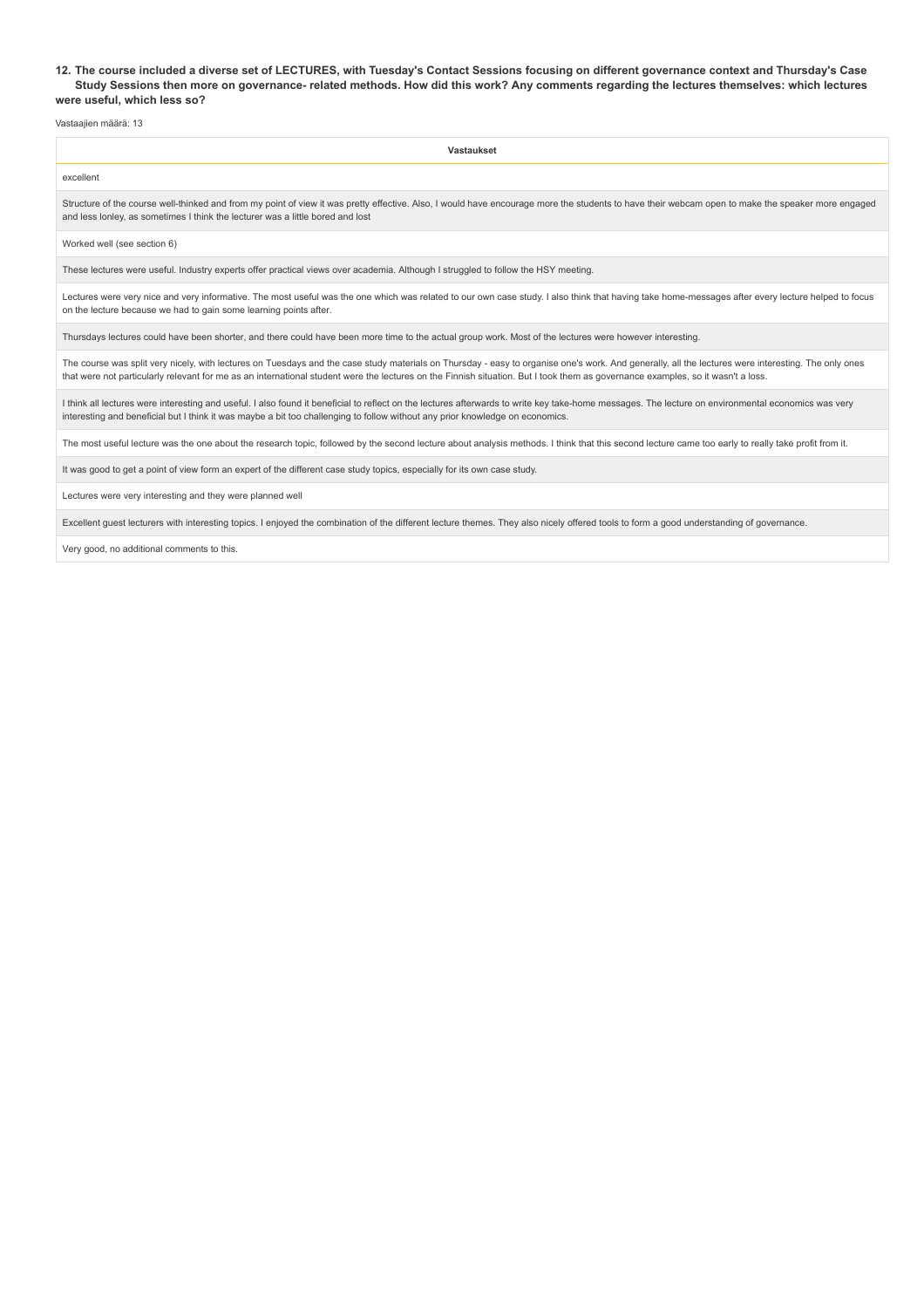## **13. Half of the grade in the course comes from Self & Peer Assessment and another half by teachers, focusing on Case Study (3/4) and Reading Circle Briefs (1/4). How do you find the course assessment worked? Are the different elements in balance? Any ideas for improvements?**

Vastaajien määrä: 12

| Vastaukset                                                                                                                                                                                                                                                                                                                                                                                                                                                                                                                                               |  |  |  |
|----------------------------------------------------------------------------------------------------------------------------------------------------------------------------------------------------------------------------------------------------------------------------------------------------------------------------------------------------------------------------------------------------------------------------------------------------------------------------------------------------------------------------------------------------------|--|--|--|
| its fair in my opinion. Case study had the most work                                                                                                                                                                                                                                                                                                                                                                                                                                                                                                     |  |  |  |
| See section 7. Also, the evaluation criteria for RC briefs could have been more clearly visible.                                                                                                                                                                                                                                                                                                                                                                                                                                                         |  |  |  |
| Yes, these assessments are in balance. They reflect the amount of effort placed on each learning activity.                                                                                                                                                                                                                                                                                                                                                                                                                                               |  |  |  |
| It worked very well, because most of the work we do in our groups so it's good that it has large valid to the grade as well. Case study is a major task during the course so it's also good that it has<br>larger valid than the reading circle summaries.                                                                                                                                                                                                                                                                                               |  |  |  |
| The assessment is okay, however it would be maybe nice to have some other individual elements in it as well than just the self- and peer assessment, as all the grades the teachers give are for the<br>whole group. It would also be nice to get the link for self- and peer assessment during the course, not after the evaluation week when we already have new courses.                                                                                                                                                                              |  |  |  |
| It is surprising that such a high percentage comes from Peer Assessment. But it is understandable because we worked so much time together for the case study and also, during the course. Overall, I<br>do consider that the elements are in balance.                                                                                                                                                                                                                                                                                                    |  |  |  |
| I think half of the grade coming from Self & Peer Assessment is maybe a bit too much, as we don't have a solid experience in grading or knowledge about the expectations/requirements for different<br>grades. I think grading might be fairer if the Self & Peer Assessment was maybe 1/4 and the grading by teachers 3/4. However, as we have worked extensively in the groups, I do also see why such<br>high emphasis is given on peer assessment. I think the balance between weights of the Case Study and Reading Circle Summaries is reasonable. |  |  |  |

I think that there is too much self and peer assessment

Eventually the influence of self and peer assessment could be reduced to e.g. 30 %.

I think the assessment was fair

The element are very well in balance, I wouldn't change anything. It's good that Self & Peer Assessment is half of the grade, as we work so closely together in the group.

This worked well, as the case study also took most of the time.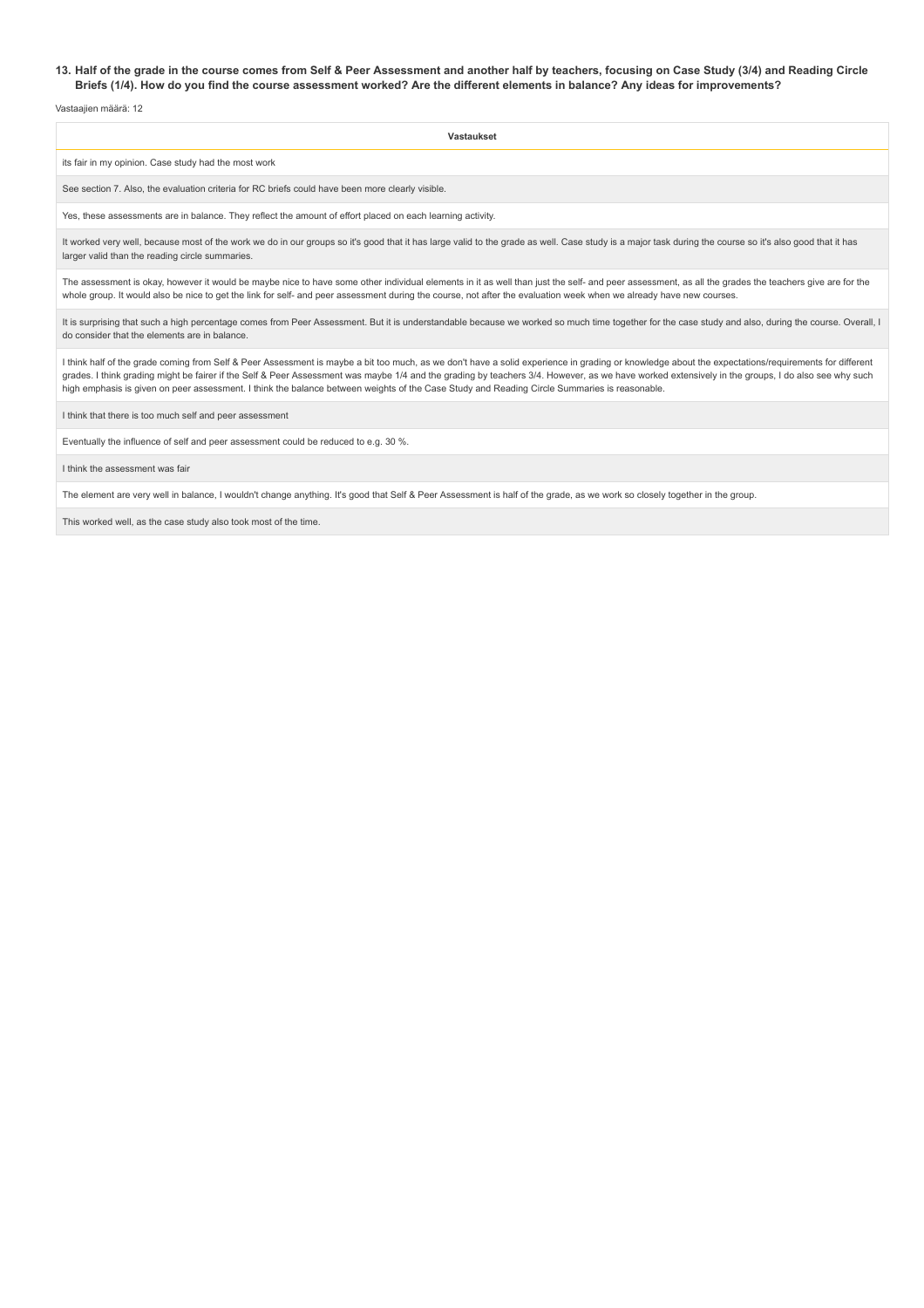## **14. The course was first time organised fully online, using the combination of MyCourses, Teams, Zoom and Miro. How did this work? What was particularly useful? What should be changed?**

Vastaajien määrä: 13

| Vastaukset                                                                                                                                                                                      |  |  |
|-------------------------------------------------------------------------------------------------------------------------------------------------------------------------------------------------|--|--|
| very good in the end of the day.                                                                                                                                                                |  |  |
| All the technicalities were well explained and effectivly used. I just belive an online course is not as effective as a physical one.                                                           |  |  |
| Sometimes it was unclear where the lecture was held (zoom/teams). I would suggest to use Zoom for lectures over Teams as it is more lighter software to use.                                    |  |  |
| This worked well. It's a new way of doing things.                                                                                                                                               |  |  |
| Online worked well and it was nice that we used Teams a lot because I wasn't that familiar with it before the course. Miro was also nice way to share thoughts and key points from discussions. |  |  |

Short group discussions in the middle of the lecture work better in Zoom than Teams. Also, if you don't have fast internet connection, Zoom works better than Teams. Otherwise I think that everything worked just fine.

At first, I considered Teams to be a bit of a hassle - it was my first course on Teams instead of Zoom. But after working for a while, I consider the course was very well organised, especially with the available Miro boards and the materials shared in the chat (recorded lectures).

I think the online arrangements worked well. It was useful to have the sub-channels in MyCourses and it was also easy to use those for group discussions (which I found smoother than using breakout rooms every time). Miro was also a great platform for collecting ideas and questions.

I think that with teams and miro is enough (which are the ones we mainly used) and workes quite well

The team channels for each group were particularly useful for working on the project.

Lectures and Miro worked very well. It was nice to have the lectures recorded. Even reading circles were fine online, however, working on a big group work project is quite challenging in a fully online environment.

The online organisation of the course was very successful. Teams was great with the possibility to have the sub-channels (that also enabled submission of the tasks for the whole group to view). Miro supported the lectures well, as it was easy to share key points from the group discussions etc. there. It was nice that the lecture recordings were always provided. I preferred Teams to Zoom.

Pretty well. I think this course had very clear use of platforms, so I didn't have to consume energy on worrying about the practicalities. It was also a good feature of the course that we didn't have to submit our works to MyCourses!